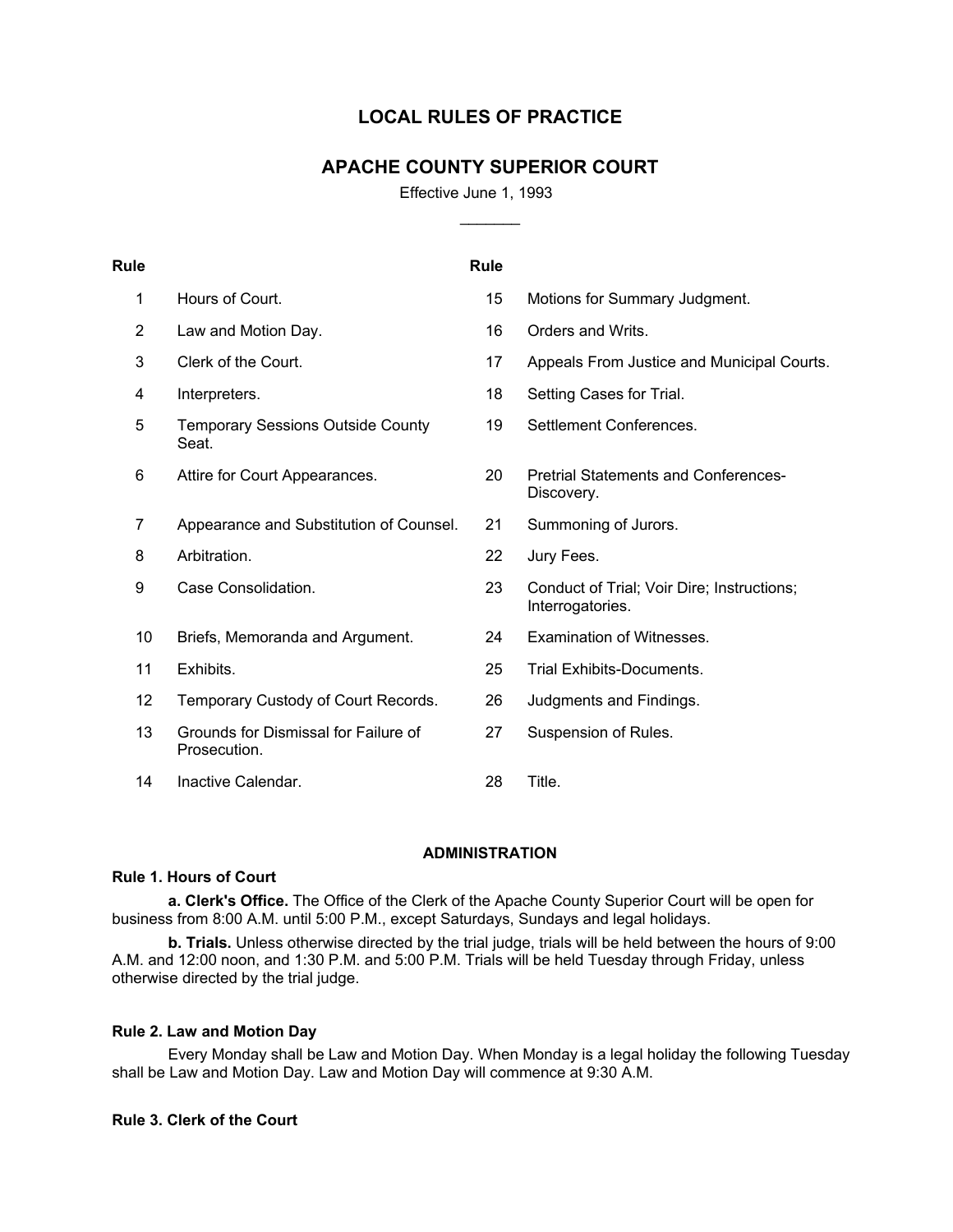In addition to the duties prescribed by law and rules of practice of the Superior Court adopted by the Supreme Court, the clerk, under the direction of the presiding judge, shall:

- (a) Compile and maintain records of pending cases and other statistics of the business of the Court.
- (b) Promptly notify counsel in writing of the placing of cases on the Inactive Calendar.
- (c) Perform such other duties as the presiding judge shall direct.

### **Rule 4. Interpreters**

 The presiding judge shall appoint qualified persons to serve as interpreters in court proceedings. It shall be the responsibility of counsel or a party in need of the services of an interpreter to notify the judge's secretary of that need at least one week in advance of the hearing. Failure to provide timely notice of this need may result in the imposition of sanctions.

#### **Rule 5. Temporary Sessions Outside County Seat**

 Pursuant to A.R.S. Sec. 12-130, sessions of the Court may be held at places other than the county seat when, in the opinion of the presiding judge, the public interest so requires, provided facilities are available for such sessions. Objections to such sessions shall be heard by the Court.

## **Rule 6. Attire for Court Appearances**

 Counsel shall at all court appearances present themselves appropriately attired in a manner befitting their profession and indicative of their respect for themselves and the Court, and shall instruct their clients and witnesses of inappropriate courtroom dress. No gum chewing, food, or drinks, other than water, will be permitted in the courtroom.

# **GENERAL PROCEDURE**

#### **Rule 7. Appearance and Substitution of Counsel**

 Adherence to Rule 5.1 of the Rules of Civil Procedure is required, except when leave of Court is granted for temporary substitutions on routine matters only.

#### **Rule 8. Arbitration**

 All civil cases which are filed with the Clerk of the Superior Court in which the Court finds or the parties agree that the amount in controversy does not exceed \$10.000.00, except those specifically excluded by Rules 72 through 76 of the Rules of Civil Procedure, shall be submitted to and decided by an arbitrator in accordance with the provisions of A.R.S. §§ 12-133 and Rules 72 through 76 of the Rules of Civil Procedure.

#### **Rule 9. Case Consolidation**

 Unless the Court shall otherwise order, when two (2) or more cases are consolidated, the clerk shall regard the lowest case number as the controlling number of the consolidated cases and all further pleadings and papers shall be filed and docketed under that number only. Unless the Court shall otherwise specify, it will be presumed that the consolidation is for all purposes, and not merely for the purpose of trial. The Court will hear any motion to consolidate using the lower cause number.

#### **Rule 10. Briefs, Memoranda and Argument**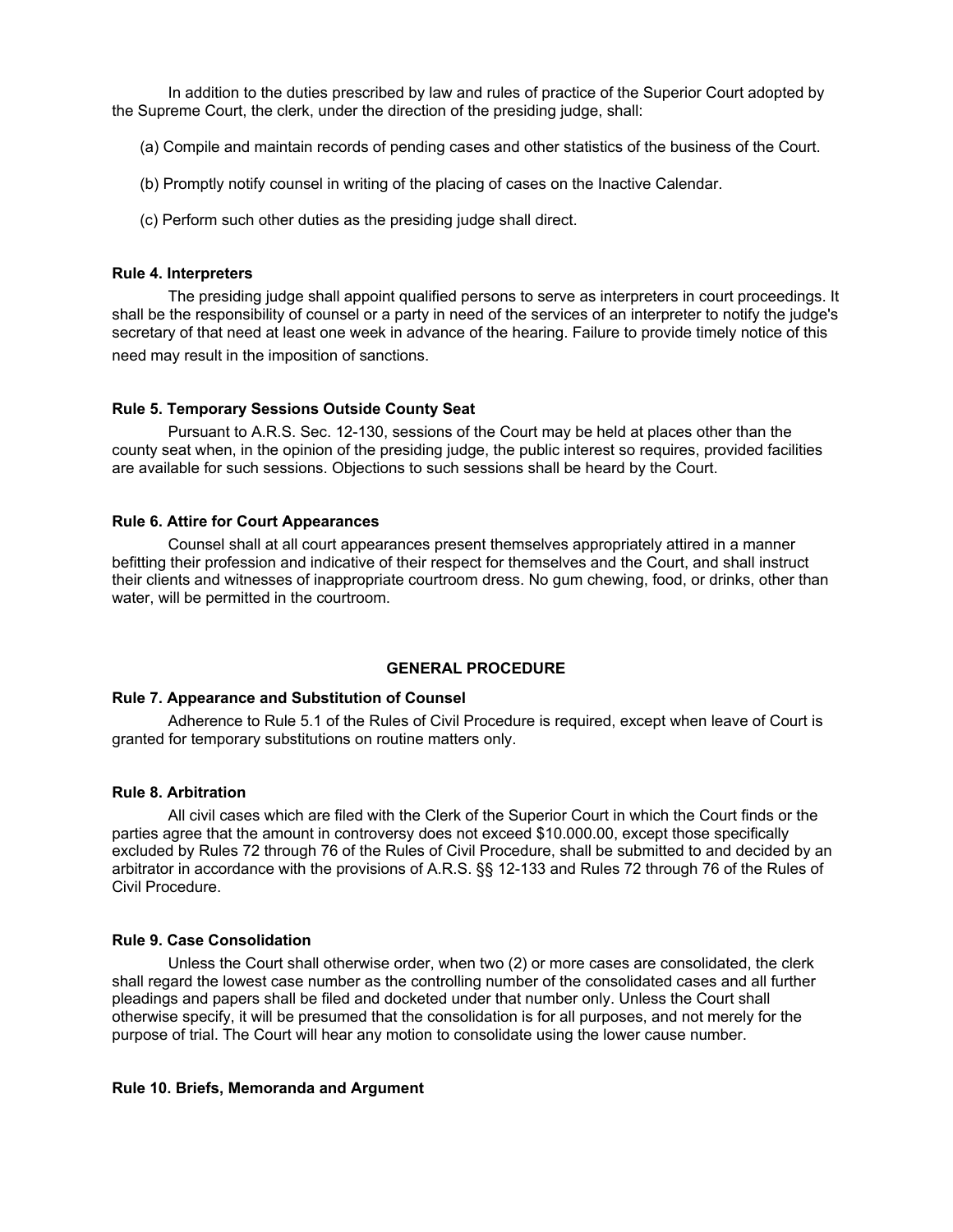**a. Filing, Copies and Service.** When any matter is submitted to the Court for decision and the filing of briefs or memoranda is requested or allowed, the original of each such brief or memorandum shall be filed with the clerk of the court and a duplicate thereof shall be lodged with the Court and service shall be made on counsel or parties not represented by counsel as provided in the applicable parts of Rule 5, Rules of Civil Procedure.

 **b. Additional Duties of Counsel--Case Assigned to Visiting Judge.** When a matter is assigned to a visiting judge, in addition to the above, counsel shall mail copies of all applicable pleadings, motions, affidavits and exhibits to the assigned judge.

 **c. Oral Argument.** All requests for oral argument shall be made in writing by counsel at the time of filing such motion or answering memorandum and opposition memorandum by placing beneath the title of the document the following words: "Oral Argument Requested." When no request for oral argument is made, argument shall be allowed only by order of the Court.

 **d. Telephonic Argument.** Oral argument by telephone conference call may be had on any motion upon prior approval by the Court. Counsel requesting the telephonic argument shall institute the call, at his client's expense, at a date and time mutually agreeable to all parties and the Court or as directed by the Court.

# **Rule 11. Exhibits**

 **a. Entry Into File.** Exhibits attached to a pleading or other filed paper shall be so mounted, folded, and affixed that after the pleading or paper is fastened into the Court files, they can be clearly, freely, and easily read and examined without their having to be removed from the file or loosened from their fasteners.

 **b. Control by Clerk.** Exhibits marked for identification or introduced as evidence shall be under the control of the courtroom clerk and shall be secured in a manner prescribed by the clerk of the court during the trial period, unless otherwise ordered by the Court.

 **c. Return of Exhibits.** Exhibits in any case may be withdrawn by written stipulation or order of the Court. After a judgment has become final and nonappealable, a person who files an affidavit setting forth that he is the owner of or lawfully entitled to the possession of an exhibit may obtain an order permitting its withdrawal. A receipt shall be filed for each exhibit withdrawn. No order shall be required when it is stipulated in open court during the progress of trial that an exhibit may be withdrawn on the filing of a certified or photostatic copy thereof.

# **Rule 12. Temporary Custody of Court Records**

 Attorneys admitted to the State Bar of Arizona may obtain temporary custody of official court files, transcripts, and exhibits for no longer than seven (7) days only upon order of the Court.

 Upon execution of a receipt therefore, the attorney shall be responsible for the safety, security, and integrity of the file, transcript or exhibits in his or her custody. Neither the clerk of the court nor any of her or his deputies shall be responsible for any file transcript or exhibit released to the temporary custody of any attorney pursuant to this rule and shall not be required to accompany any files, transcripts or exhibits in the possession of attorneys for duplicating purposes.

## **Rule 13. Grounds for Dismissal for Failure of Prosecution**

 Any civil action shall be dismissed for failure to prosecute upon written motion and notice to opposing counsel, at the discretion of the Court, upon the following grounds and conditions:

- (a) Failure to comply with Rule 38.1(d) of the Rules of Civil Procedure; or
- (b) For other appropriate reasons.

# **Rule 14. Inactive Calendar**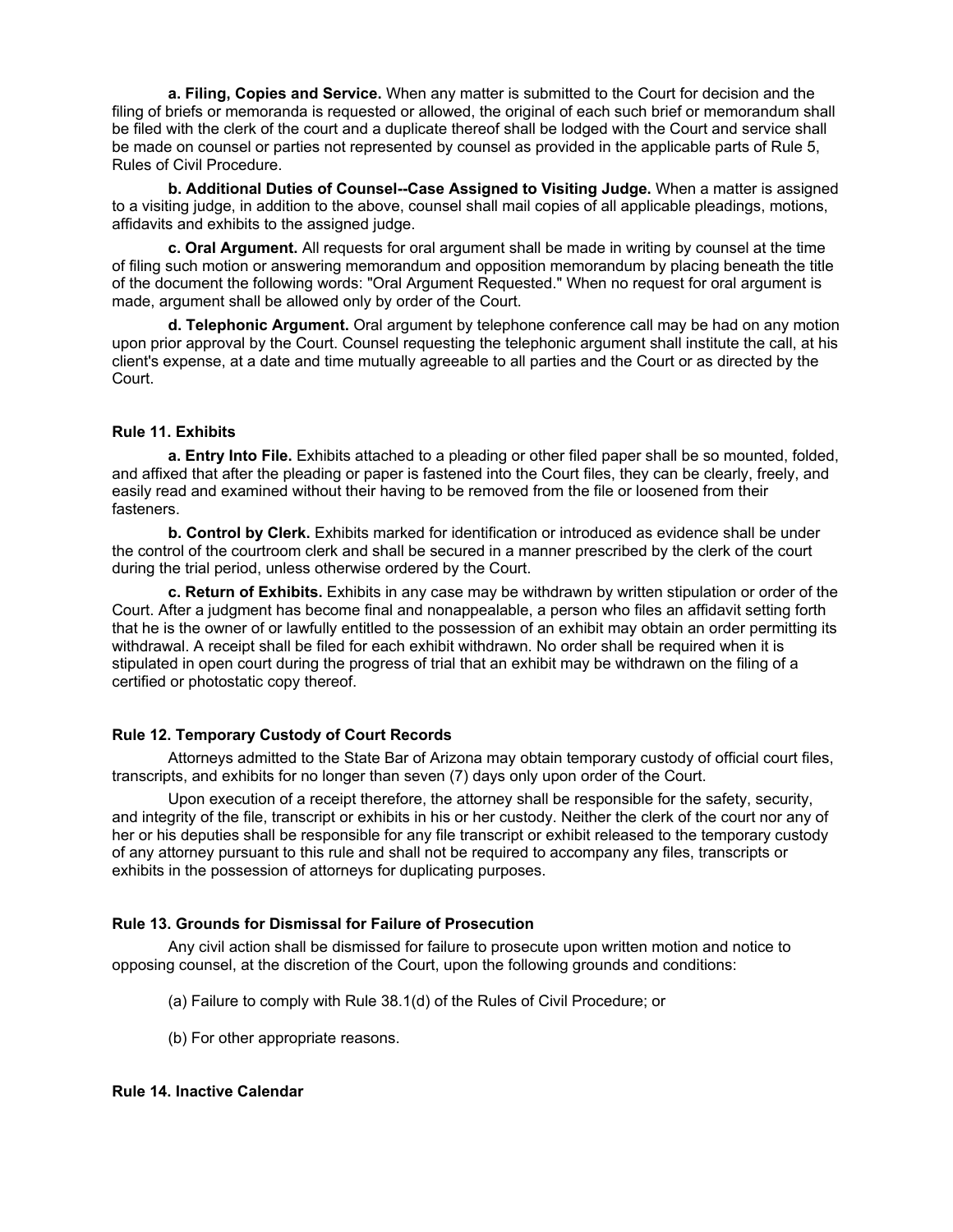All civil cases in which a Motion to Set and Certificate of Readiness has not been filed within nine months after the commencement thereof shall be placed on the Inactive Calendar by the clerk of court, unless otherwise ordered by the Court. All cases remaining on the inactive calendar for two months shall be dismissed without prejudice for lack of prosecution in accordance with Rule 38.1(d) of the Rules of Civil Procedure.

#### **Rule 15. Motions for Summary Judgment**

 All motions for summary judgment shall be filed not later than 60 days prior to trial, except for good cause shown and upon leave of the Court. Motions for summary judgment not timely filed will not be ruled upon by the Court.

#### **Rule 16. Orders and Writs**

 No injunction, restraining order, or writ shall be signed by any judge before the petition or complaint praying for such is regularly filed in the office of the clerk of the court. The injunction, restraining order or writ shall be signed by the judge to whom it is assigned, except that, in his or her absence, any judge may sign the same. Petitions for preliminary injunctions or temporary restraining orders, except the statutory injunction in domestic relations matters, shall comply with the provisions of Rule 65 of the Rules of Civil Procedure.

## **Rule 17. Appeals From Justice and Municipal Courts**

 When an appeal is taken in a civil or criminal case from a Justice or Municipal Court to this Court, the appellant shall make arrangements with the trial court for the preparation of a typed docket sheet or a certified index itemizing the documents comprising the record on appeal. The docket sheet or index shall indicate whether or not a record of the proceedings exists and the form of that record, as an audiotape or a transcript.

# **PRETRIAL AND TRIAL PROCEDURES**

#### **Rule 18. Setting Cases for Trial**

 Any party desiring to have a civil case set for trial shall follow the procedure set forth in Rule 38.1(a), Rules of Civil Procedure. All Motions to Set and Certificates of Readiness shall certify, in accordance with the provisions of Rule 38.1(a)(3)(iii), Rules of Civil Procedure, that the parties have completed, or will have had a reasonable opportunity to complete, the procedures under Rules 26 to 37 of the Rules of Civil Procedure prior to ten days before trial.

## **Rule 19. Settlement Conferences**

Settlement Conferences will be held as set forth in Rule 16,1. Rules of Civil Procedure.

 The settlement conference memoranda will not be furnished to the other parties in the case. Information contained in the settlement conference memoranda or adduced at the settlement conference shall not be admissible at any future proceedings, pursuant to Rule 408, Arizona Rules of Evidence.

# **Rule 20. Pretrial Statements and Conferences--Discovery**

**a. Civil Pretrial Statements.** Thorough pretrial statements containing all the information required by Rule 16(d), Rules of Civil Procedure, shall be filed with the Court no later than fifteen (15) days prior to the date of trial.

 **b. Request for Pretrial Conference.** In a civil action, either party may request a pretrial conference as provided in Rule 16(b), Rules of Civil Procedure, or the Court may set a pretrial conference on its own initiative.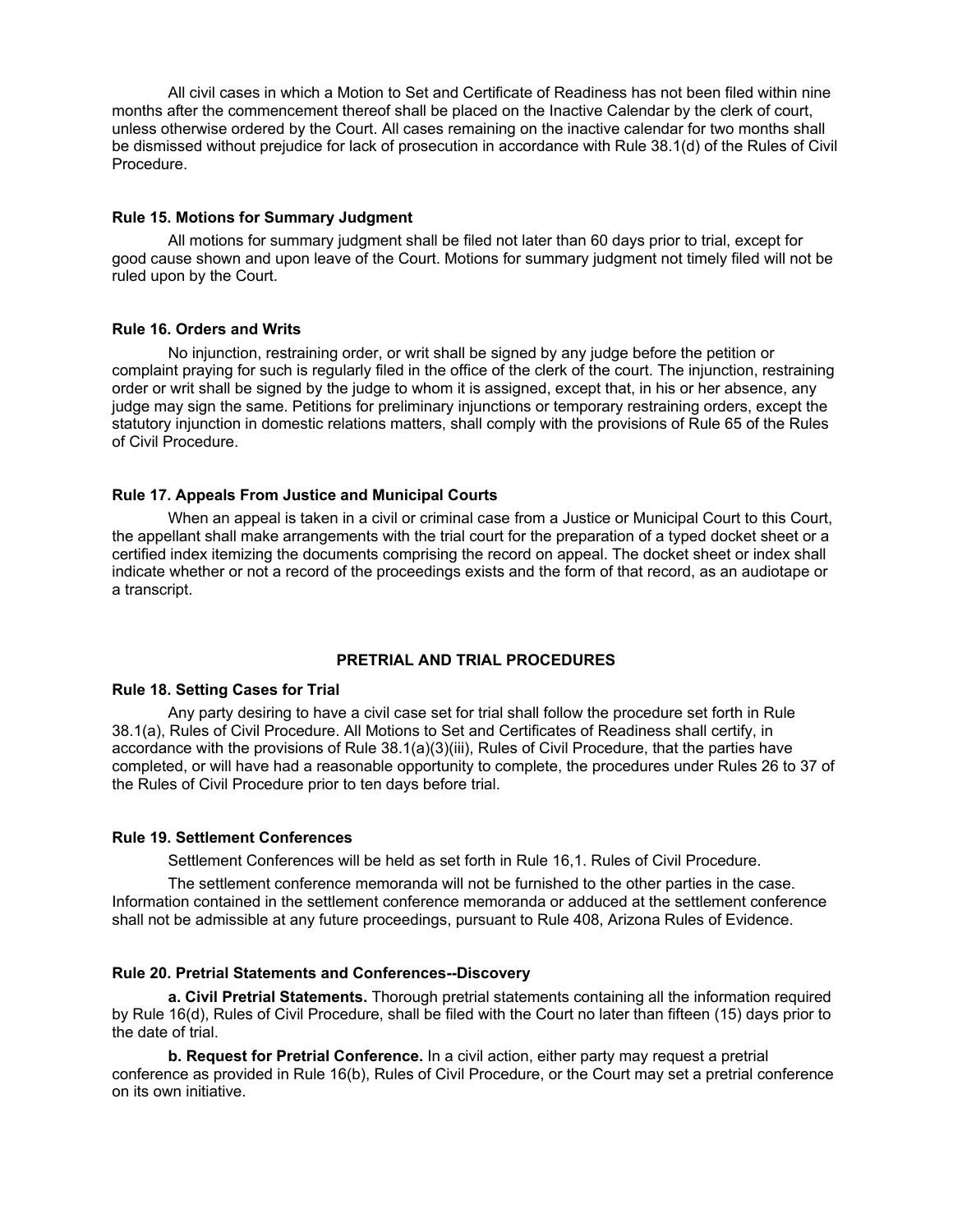**c. Criminal Pretrial Statement and Conference.** In accordance with this rule and the Rules of Criminal Procedure, the Court may require a pretrial statement and conference in criminal cases.

 **d. Duty to Prepare.** Preparation of the pretrial statement shall be upon initiative of the plaintiff in a civil action, or the state in a criminal action, or as otherwise directed by the Court.

 **e. Pretrial Conference.** In both criminal and civil cases, in addition to the matters set forth in the pretrial statement, the Court will consider and counsel shall be prepared to discuss:

 (1) Motions deferred to the pretrial conference and legal issues expected to be encountered at trial.

 (2) Any matter by way of stipulation, pleading or proof that may simplify the issues or expedite the trial.

(3) Requirements of necessity of filing trial briefs.

(4) Number of jurors, alternates, peremptory strikes.

(5) Exhibits.

(6) Order of trial.

(7) Length of trial.

(8) The need for an interpreter.

(9) Special rules of Court.

(10) Requirements for proposed jury instructions or jury interrogatories.

(11) Requirements with regard to voir dire questions.

 (12) The possibility of compromise, plea bargain or settlement; however, nothing with respect thereto shall be admissible in any future proceeding, in accordance with Rule 408, Arizona Rules of Evidence.

## **Rule 21. Summoning of Jurors**

 The clerk of the court or jury commissioner shall, not less than eight nor more than twelve days prior to the date any matter has been set for jury trial, draw the required number of jurors, who then shall be summoned for jury duty. The names of jurors excused by the Court shall not be included in the drawing of the jury for the particular matter.

## **Rule 22. Jury Fees**

## **a. Assessment of Jury Fees.**

 (1) *Before Impanelment.* If a jury panel has been ordered for trial and a Court is available, but the case is settled or for any reason the panel is not used for that trial, jury fees will be assessed for prospective jurors if the Court is not notified of settlement or that the panel will not be needed for that trial before 12:00 noon on the day preceding the day for which the case is set for trial.

(2) *After Impanelment.* If a jury has been impaneled for a trial but the case is settled or for any reason the panel is not used for that trial, an assessment of jury fees shall be made for each juror and alternate juror impaneled for each day on which the jury was present for trial.

**b. Parties Against Whom Fees Assessed.** Except as otherwise provided by law, the parties may by agreement, subject to approval by the Court, designate the party or parties against whom jury fees are to be assessed. If the parties fail to so designate, the Court shall assess the jury fees equally against each side unless the Court determines that the interests of justice require assessment of jury fees in some other manner.

**c. Mistrials.** Jury fees for mistrials shall be fixed by the Court at the time of the mistrial, and may be assessed at the time fixed or at the time judgment is given or disposition made.

## **Rule 23. Conduct of Trial; Voir Dire; Instructions; Interrogatories**